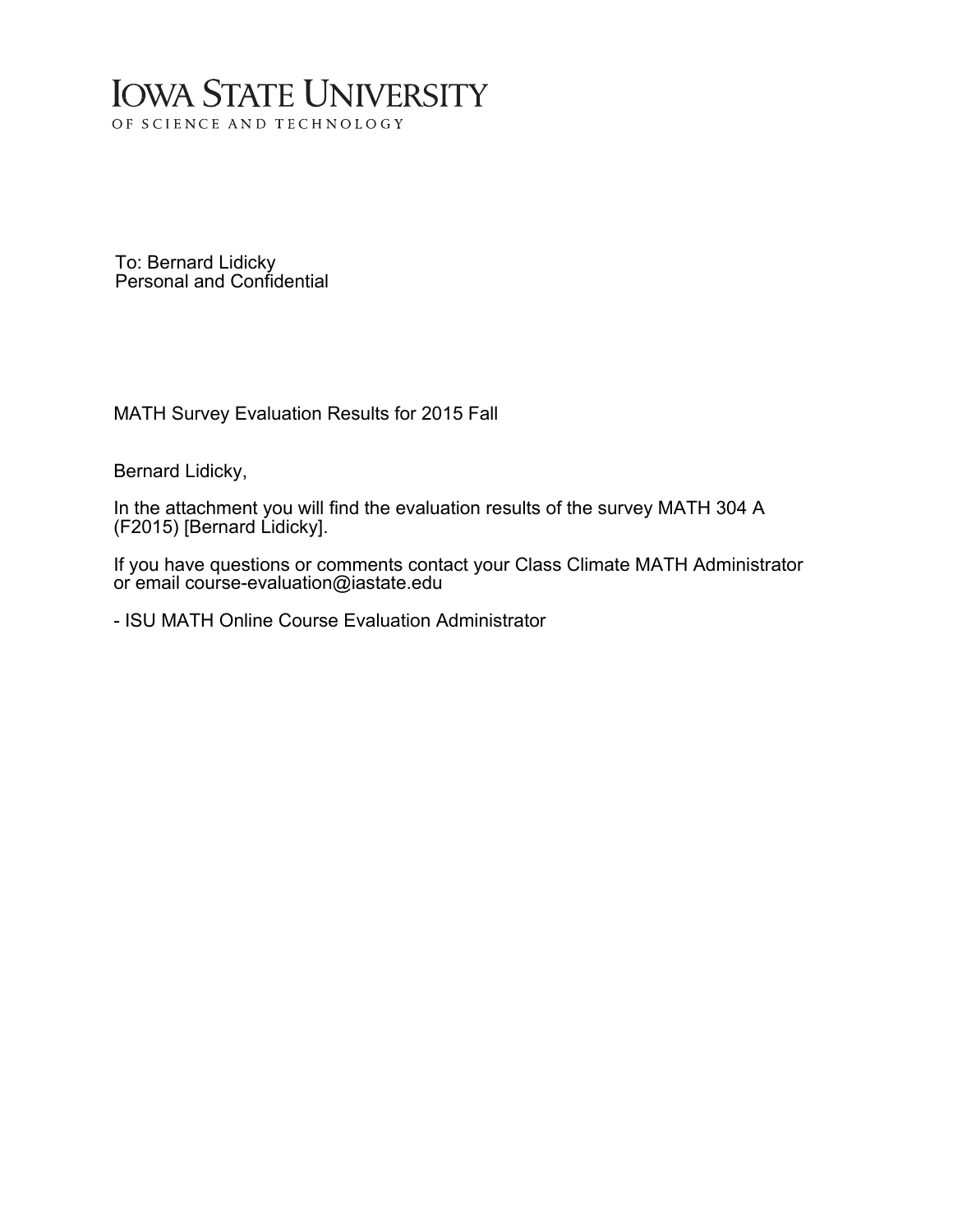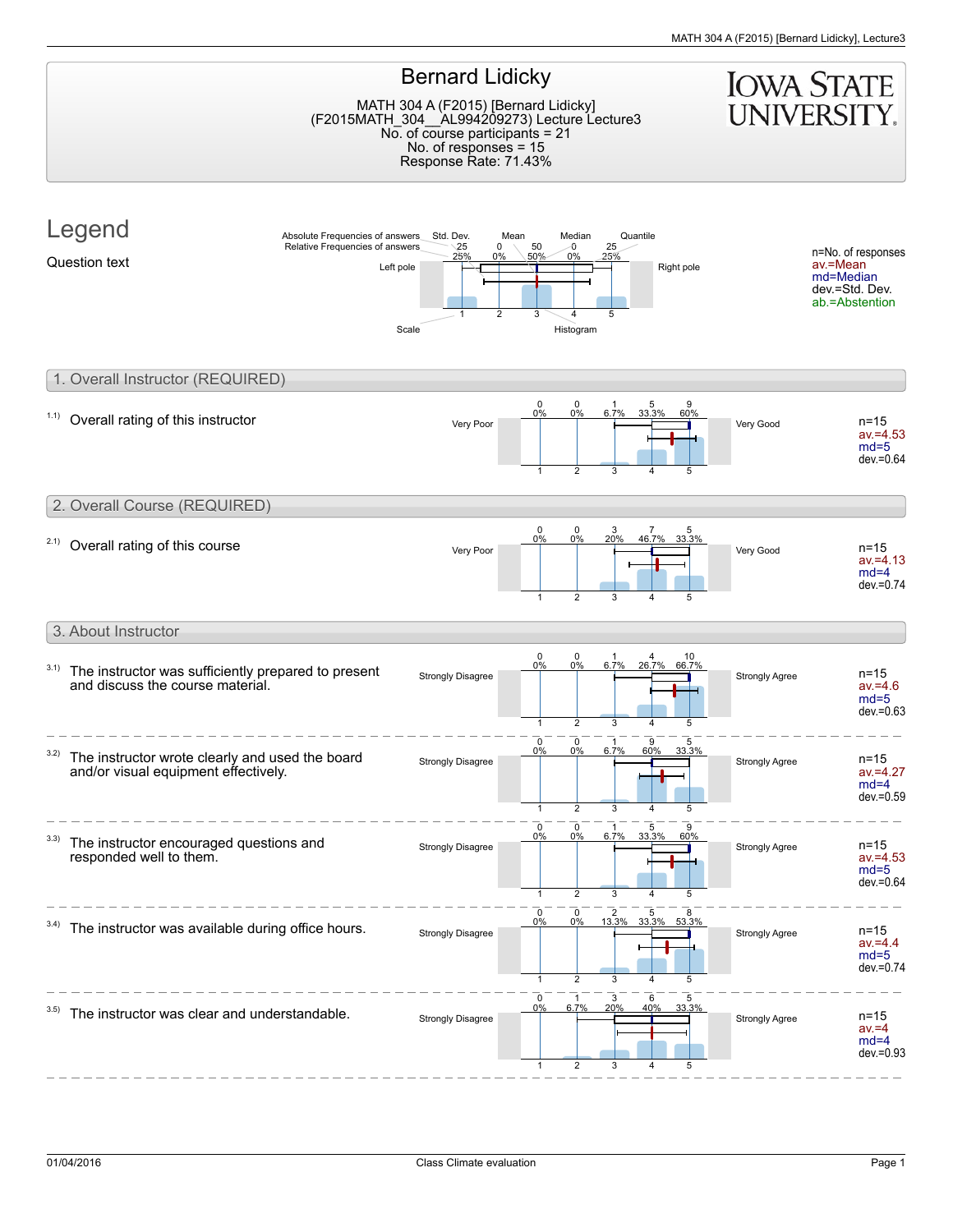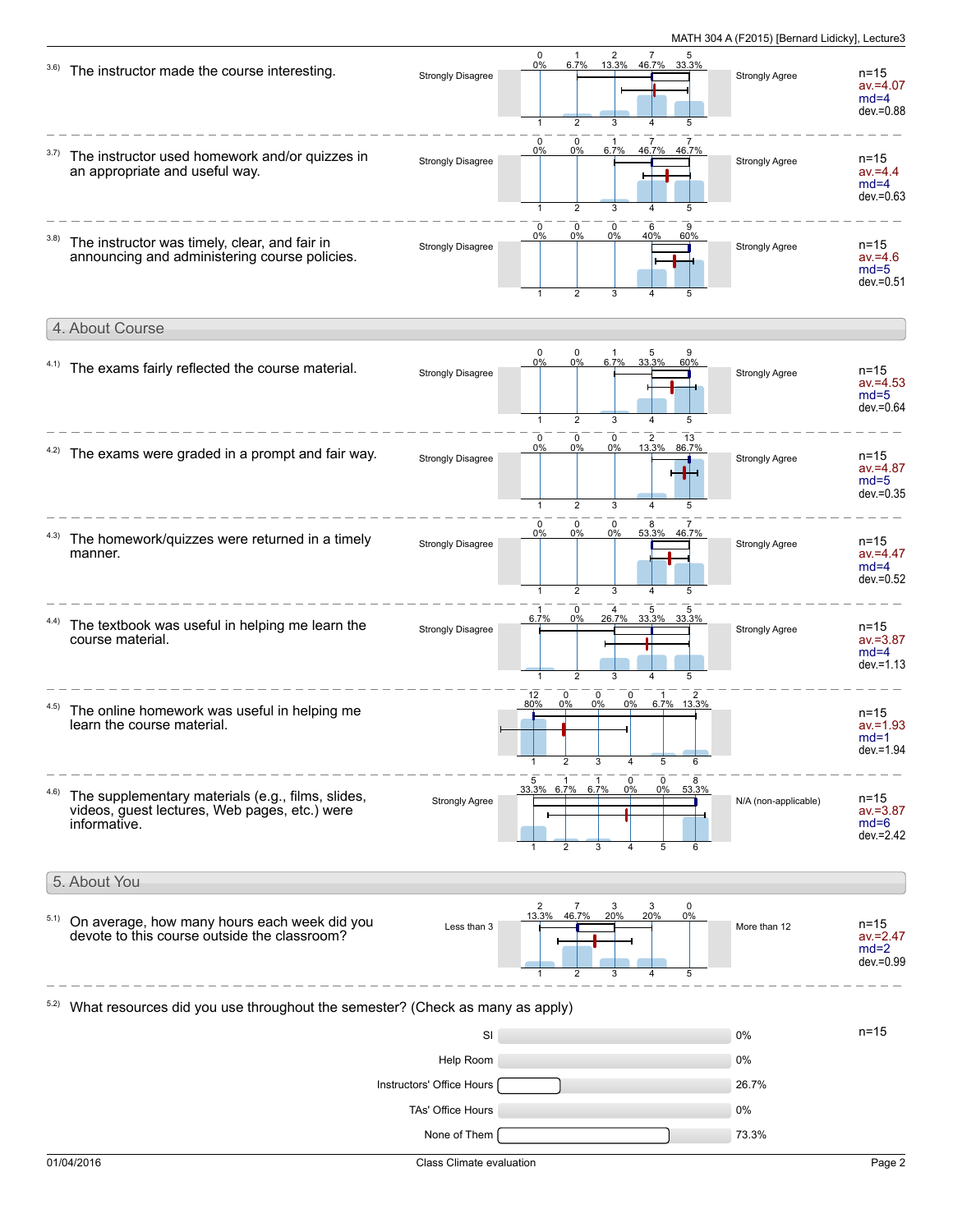- 5.3) Which ones were beneficial to you? Which ones were not? Please explain below:
- The instructors' office hours were very helpful. It was a way for me to get the problems I did not understand in a slower more descriptive way.
- The other options are not available for this type of course and probably would not be appropriate
- none

| 5.4) What grade do you expect from this course? | S (satisfactory) | 0% | 0% | 6.7% |  | 6.7% 33.3% 53.3% | A, A- |  | n=15<br>av.=5.33<br>$md=6$<br>$dev = 0.9$ |
|-------------------------------------------------|------------------|----|----|------|--|------------------|-------|--|-------------------------------------------|
|                                                 |                  |    |    |      |  |                  |       |  |                                           |

## 6. Other

- 6.1) Additional Comments
- Cool
- Dr. Lidicky puts in a lot of work and cares about doing a good job. His class is dull though and I found the groupwork to not be helpful. I would prefer more lecturing and less time in groups. He did a good job testing learning with nongraded individual quizzes.
- $\blacksquare$ I felt that giving such a high amount of credit for resubmitting test corrections was unfair to those who did well originally. I appreciated the use of feedback throughout the course.
- I like using LaTeX for the homeworks, and I really appreciate that templates were provided.
- I really liked Professor Lidiky and this course. I don't work so well in groups it is very distracting, it makes me feel like I should just try to solve the problem later when I can think about it without all the people. But I am sure others like this sort oc thing.
- $\blacksquare$ Very good teaching and homework style. The provided packets were great to learn from, and the latex homework was interesting and fun.
- Very great professor, he listened to the students needs. I liked how towards the end he did less worksheets and more learning on the chalk board.
- none

 $7.1)$  Condor

7. Demographic (REQUIRED) - These questions are only requested for research purposes. They will not be associated with you individually and will not be disclosed to the instructor. An answer is required for both questions.

| uuu                                                           |       |          |
|---------------------------------------------------------------|-------|----------|
| Female                                                        | 33.3% | $n = 15$ |
| Male                                                          | 66.7% |          |
|                                                               |       |          |
| $7.2)$ From what type of college/university did you transfer? |       |          |
| Community College                                             | 6.7%  | $n = 15$ |
| 4-year University/College                                     | 26.7% |          |
| Did not transfer to ISU                                       | 66.7% |          |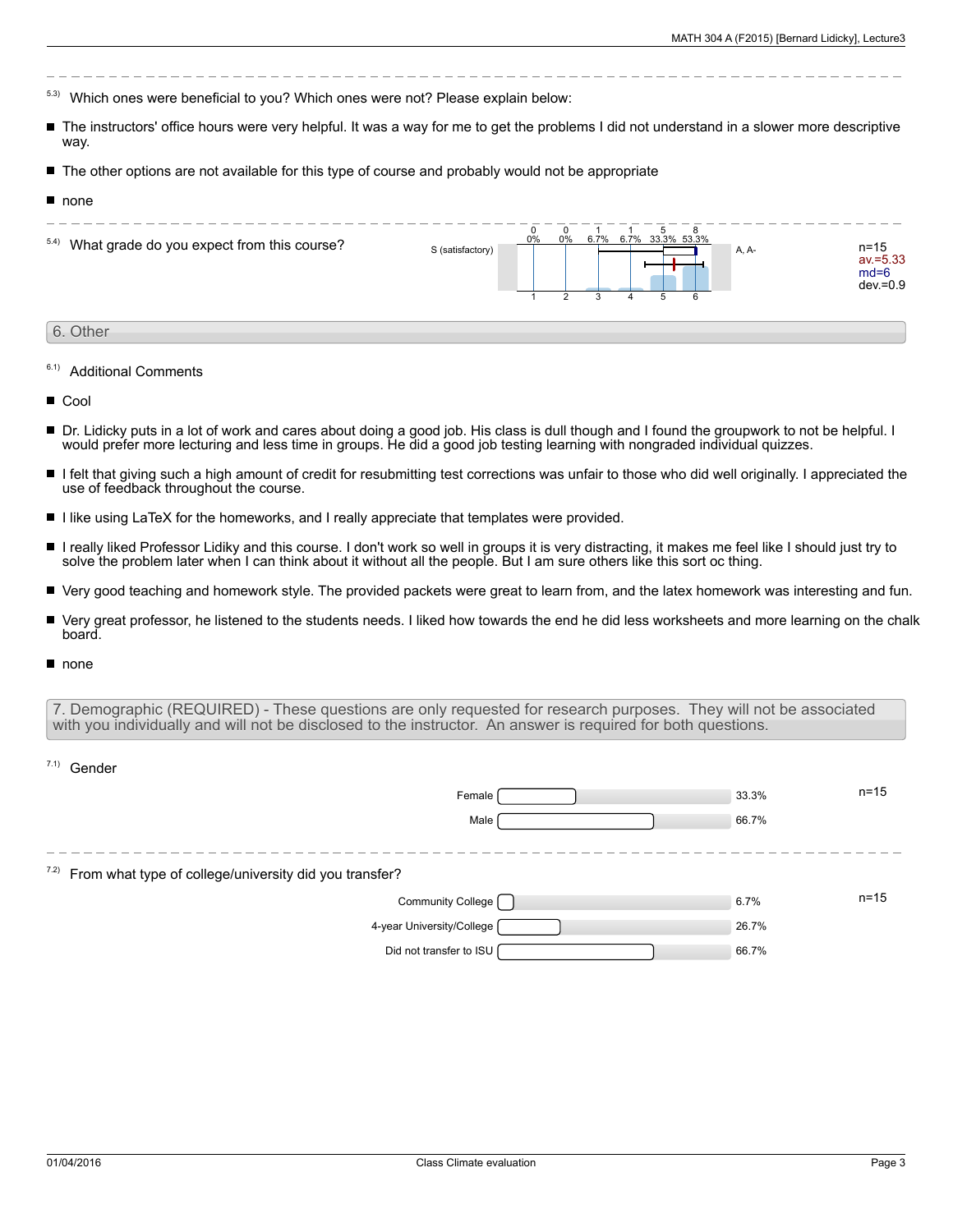## **Histogram for scaled questions**

#### Overall rating of this instructor



The instructor wrote clearly and used the board and/or visual equipment effectively.



The instructor was clear and understandable.



The instructor was timely, clear, and fair in announcing and administering course policies.



The homework/quizzes were returned in a timely manner.



Overall rating of this course



The instructor encouraged questions and responded well to them.



#### The instructor made the course interesting.



The exams fairly reflected the course material.



The textbook was useful in helping me learn the course material.



The instructor was sufficiently prepared to present and discuss the course material.



The instructor was available during office hours.



The instructor used homework and/or quizzes in an appropriate and useful way.



The exams were graded in a prompt and fair way.



The online homework was useful in helping me learn the course material.

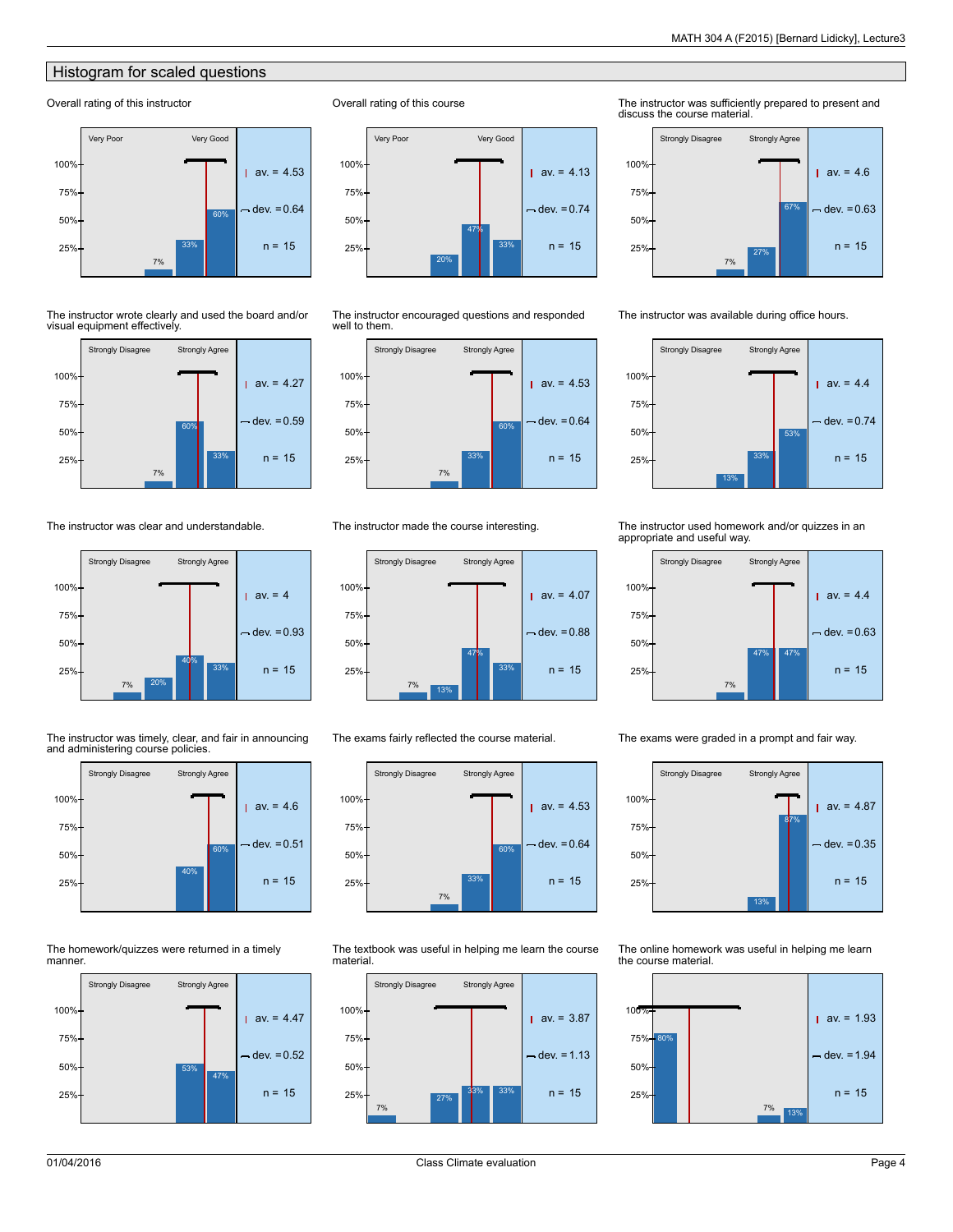The supplementary materials (e.g., films, slides, videos, guest lectures, Web pages, etc.) were



On average, how many hours each week did you devote to this course outside the classroom?



What grade do you expect from this course?

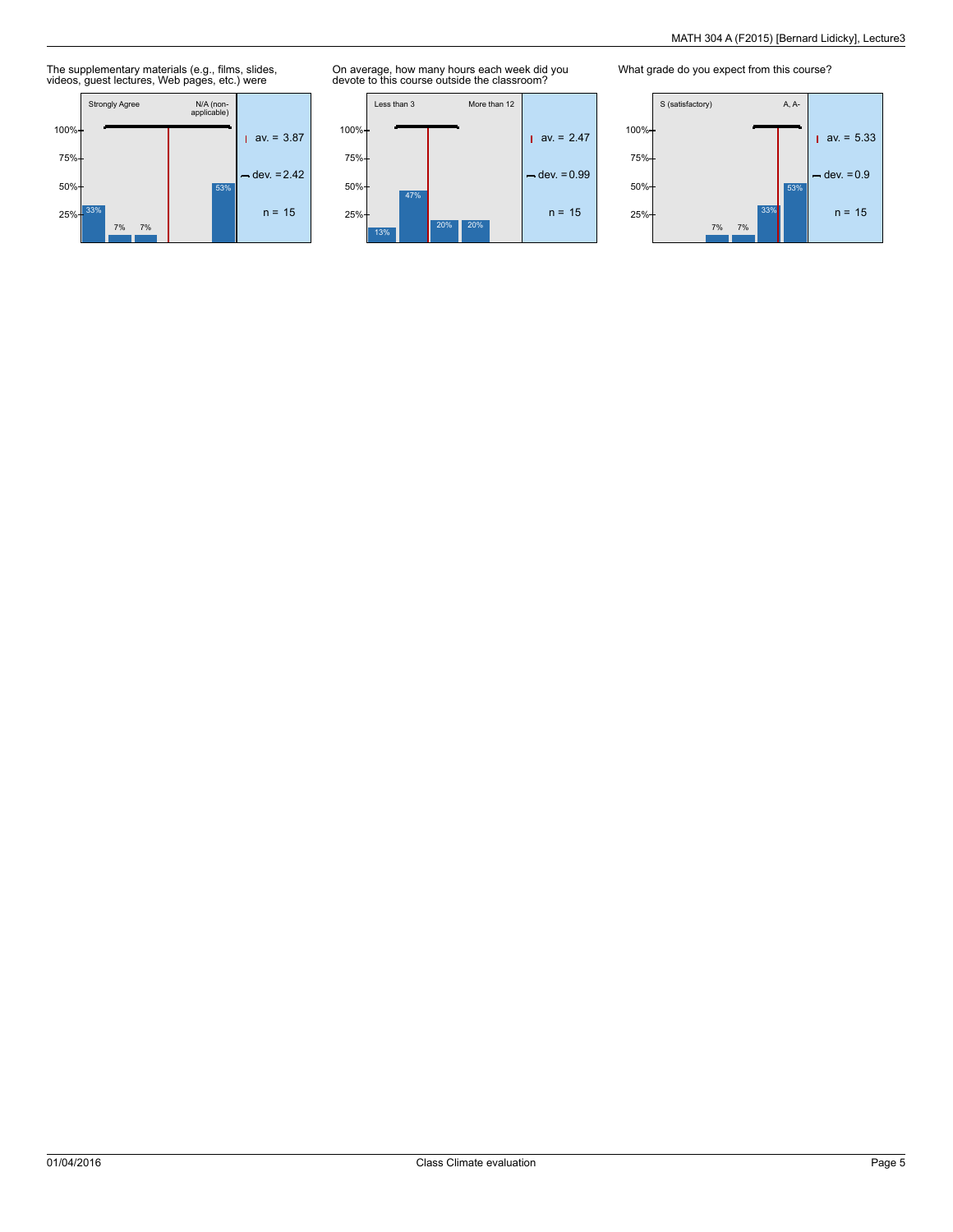| Profile         |                                                                                                                             |                                                                               |                      |  |  |  |                       |          |                                     |  |
|-----------------|-----------------------------------------------------------------------------------------------------------------------------|-------------------------------------------------------------------------------|----------------------|--|--|--|-----------------------|----------|-------------------------------------|--|
|                 | Subunit:<br>Name of the instructor:<br>Name of the course:<br>(Name of the survey)<br>Values used in the profile line: Mean | <b>MATH</b><br><b>Bernard Lidicky</b><br>MATH 304 A (F2015) [Bernard Lidicky] |                      |  |  |  |                       |          |                                     |  |
|                 | 1. Overall Instructor (REQUIRED)                                                                                            |                                                                               |                      |  |  |  |                       |          |                                     |  |
|                 | 1.1) Overall rating of this instructor                                                                                      |                                                                               | Very Poor            |  |  |  | Very Good             | $n = 15$ | av.=4.53 md=5.00 dev.=0.64          |  |
|                 | 2. Overall Course (REQUIRED)                                                                                                |                                                                               |                      |  |  |  |                       |          |                                     |  |
|                 | 2.1) Overall rating of this course                                                                                          |                                                                               | Very Poor            |  |  |  | Very Good             | $n = 15$ | $av = 4.13$ md=4.00 dev. = 0.74     |  |
|                 | 3. About Instructor                                                                                                         |                                                                               |                      |  |  |  |                       |          |                                     |  |
| 3.1)            | The instructor was sufficiently prepared to<br>present and discuss the course material.                                     |                                                                               | Strongly<br>Disagree |  |  |  | <b>Strongly Agree</b> | $n = 15$ | av.=4.60 md=5.00 dev.=0.63          |  |
| 3.2)            | The instructor wrote clearly and used the board<br>and/or visual equipment effectively.                                     |                                                                               | Strongly<br>Disagree |  |  |  | <b>Strongly Agree</b> | $n = 15$ | av.=4.27 md=4.00 dev.=0.59          |  |
| 3.3)            | The instructor encouraged questions and<br>responded well to them.                                                          |                                                                               | Strongly<br>Disagree |  |  |  | <b>Strongly Agree</b> | $n = 15$ | av.=4.53 md=5.00 dev.=0.64          |  |
| 3.4)            | The instructor was available during office<br>hours.                                                                        |                                                                               | Strongly<br>Disagree |  |  |  | <b>Strongly Agree</b> | $n = 15$ | av.=4.40 md=5.00 dev.=0.74          |  |
| 3.5)            | The instructor was clear and understandable.                                                                                |                                                                               | Strongly<br>Disagree |  |  |  | <b>Strongly Agree</b> | $n = 15$ | $av = 4.00$ md=4.00 dev.=0.93       |  |
|                 | 3.6) The instructor made the course interesting.                                                                            |                                                                               | Strongly<br>Disagree |  |  |  | <b>Strongly Agree</b> | $n = 15$ | av.=4.07 md=4.00 dev.=0.88          |  |
| 3.7)            | The instructor used homework and/or quizzes<br>in an appropriate and useful way.                                            |                                                                               | Strongly<br>Disagree |  |  |  | <b>Strongly Agree</b> | $n=15$   | av.=4.40 md=4.00 dev.=0.63          |  |
| 3.8)            | The instructor was timely, clear, and fair in<br>announcing and administering course policies.                              |                                                                               | Strongly<br>Disagree |  |  |  | <b>Strongly Agree</b> | $n = 15$ | av.=4.60 md=5.00 dev.=0.51          |  |
| 4. About Course |                                                                                                                             |                                                                               |                      |  |  |  |                       |          |                                     |  |
|                 |                                                                                                                             |                                                                               |                      |  |  |  |                       |          |                                     |  |
|                 | 4.1) The exams fairly reflected the course material.                                                                        |                                                                               | Strongly<br>Disagree |  |  |  | <b>Strongly Agree</b> | $n = 15$ | $av = 4.53$ md= $5.00$ dev = $0.64$ |  |
| 4.2)            | The exams were graded in a prompt and fair<br>way.                                                                          |                                                                               | Strongly<br>Disagree |  |  |  | <b>Strongly Agree</b> | $n = 15$ | av.=4.87 md=5.00 dev.=0.35          |  |
| 4.3)            | The homework/quizzes were returned in a<br>timely manner.                                                                   |                                                                               | Strongly<br>Disagree |  |  |  | <b>Strongly Agree</b> | $n = 15$ | av.=4.47 md=4.00 dev.=0.52          |  |
| 4.4)            | The textbook was useful in helping me learn<br>the course material.                                                         |                                                                               | Strongly<br>Disagree |  |  |  | <b>Strongly Agree</b> | $n = 15$ | av.=3.87 md=4.00 dev.=1.13          |  |
| 4.5)            | The online homework was useful in helping me<br>learn the course material.                                                  |                                                                               |                      |  |  |  |                       | $n = 15$ | $av = 1.93$ md=1.00 dev. = 1.94     |  |